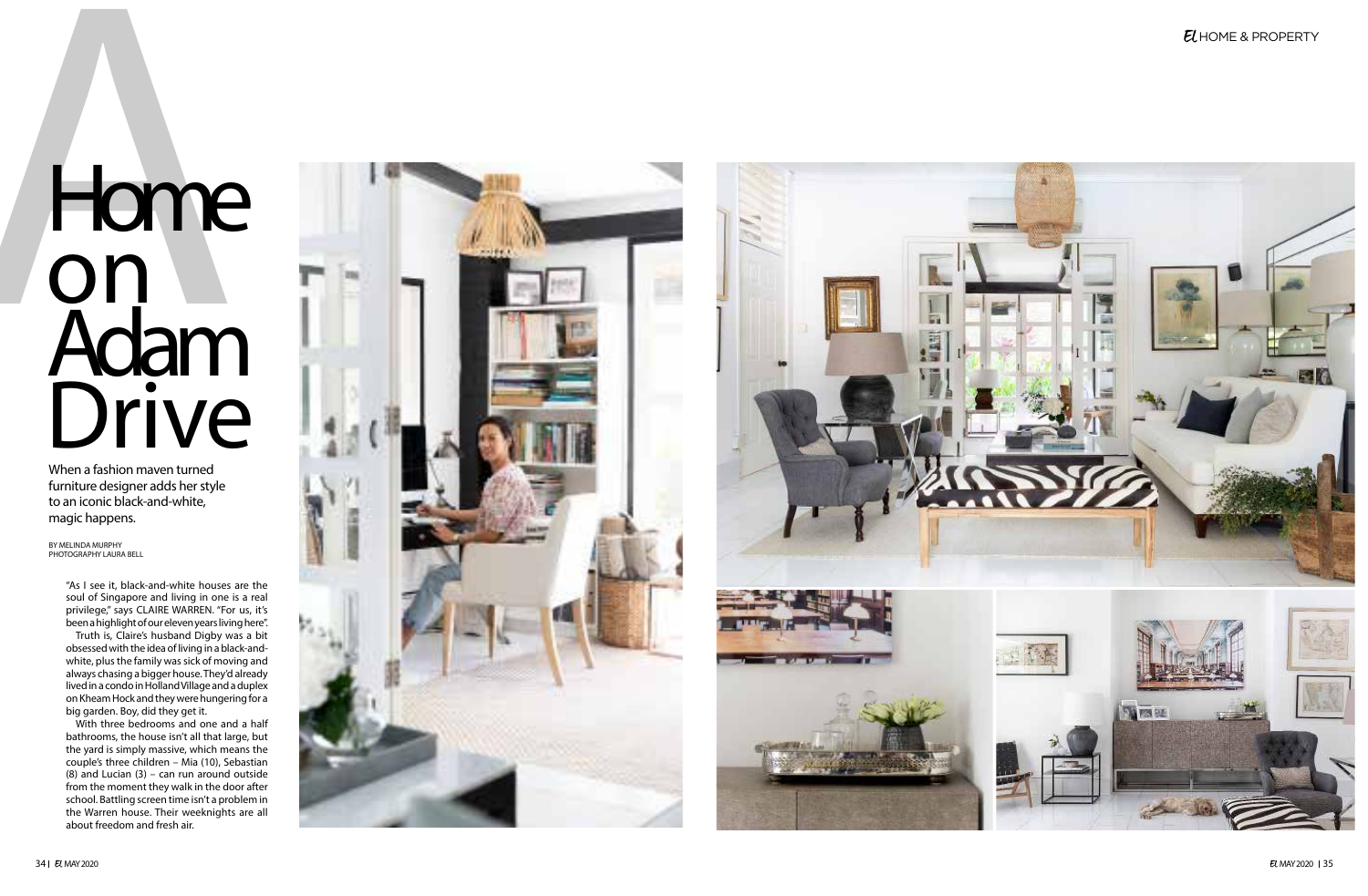

## A strong community

"What's great about Adam Drive is the community," says Claire. "A lot of the families on the street have kids and many are even in the same school. The children get an element of independence because they can roam around together and have instant playdates. We tend to either have no children here or six or more children all at one time, as they roam between the houses swimming, jumping on the trampoline, rollerblading, riding their bikes and walking the dogs. For us, it feels like you're living in a little village and it's fabulous to be able to rely on your neighbours.

"Halloween on the Drive is always lots of fun, too, and there are plenty of barbecues between the neighbours. We love our location because we are set back off the road so we do have quite a bit of privacy."

# Fixing it up

The Warrens have made the most of their yard, really taking the term "outdoor living" to heart. The pool is just a few steps from the front door, so they redid and expanded the decking, adding an outdoor dining area for entertaining. They also added overhead fans to make the outdoor sitting area a usable extension of their indoor living room. The indoor dining space was repurposed into an office. And – like with many black-and-whites – they had to install all the blinds and curtains themselves, as well as the air-conditioning.

In the end, the house is about our lifestyle as much as anything else ••

"We don't turn the air-cons on except at night. Because we're on a hill, we get a nice breeze. When the doors are open, we have to be mindful of all the wildlife," laughs Claire.

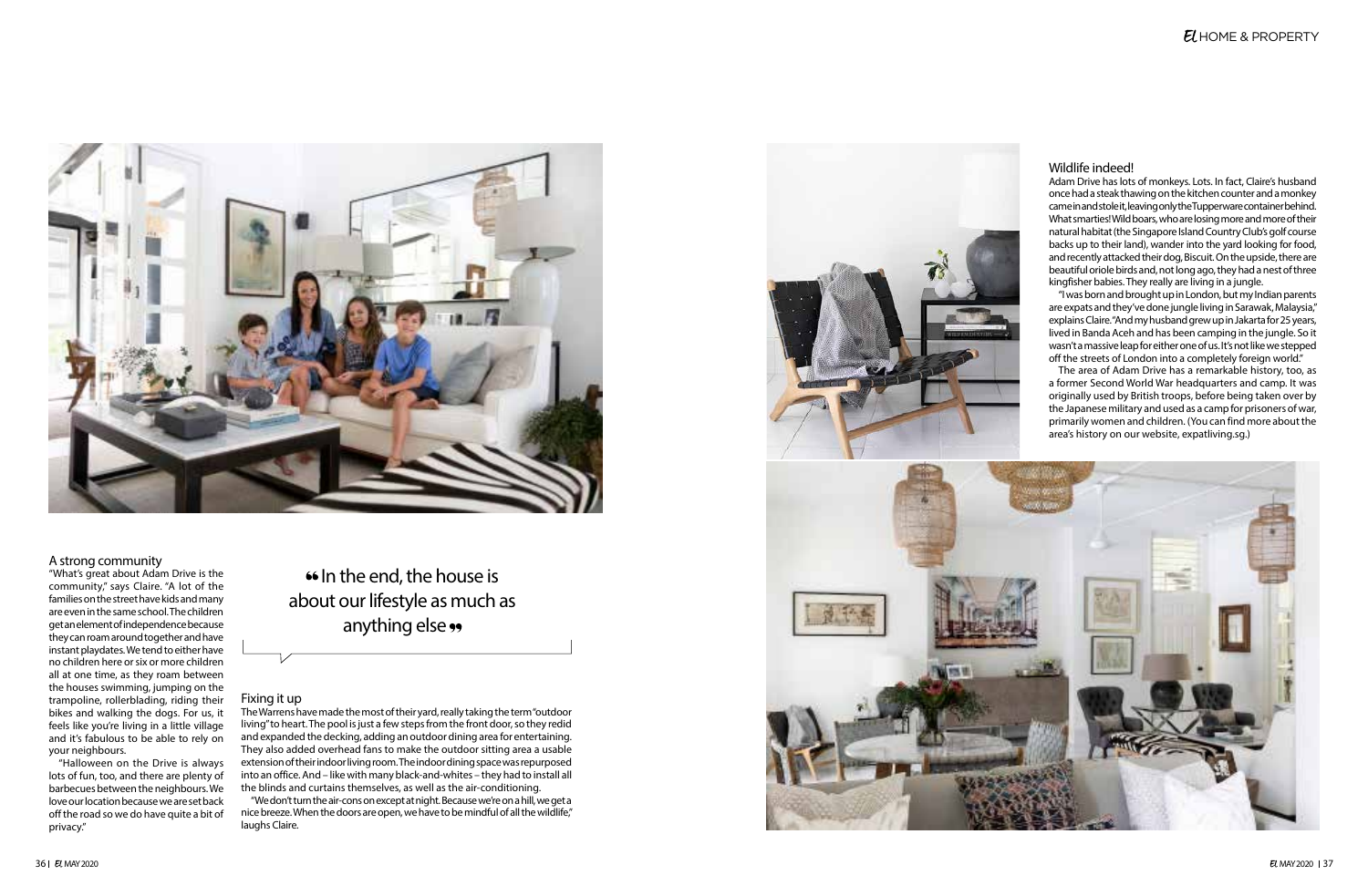



### Making a house a home

Claire's background is in fashion, having worked for the likes of Chanel and Club 21. Now, she's the owner of The Grey House, an interior lifestyle brand that has a focus on rugs and furniture, much of it with the flexibility to customise to the client. She applies her brand philosophy to her own home with beautiful results.

"The way I look at it, expats move all the time. It's so much easier if you have a neutral canvas to start with as it gives you more adaptability and versatility. I believe in buying good-quality products that give you the longevity you want."

Claire is all about textures and fabrics, and creating the feel of a place. She has also commissioned a few bespoke pieces for their home. Her husband Digby, on the other hand, likes to arrange the furniture and figure out the best layout. "He has very good spatial awareness," Claire explains. "He's constantly moving furniture around and rearranging things; it's as though we get a new home all the time. But it has been an essential part of living in our black-and-white. With only three bedrooms, we have had to be creative in how we used the space as we needed to maximise the living area to be a place to relax, a TV area (without



## EL HOME & PROPERTY